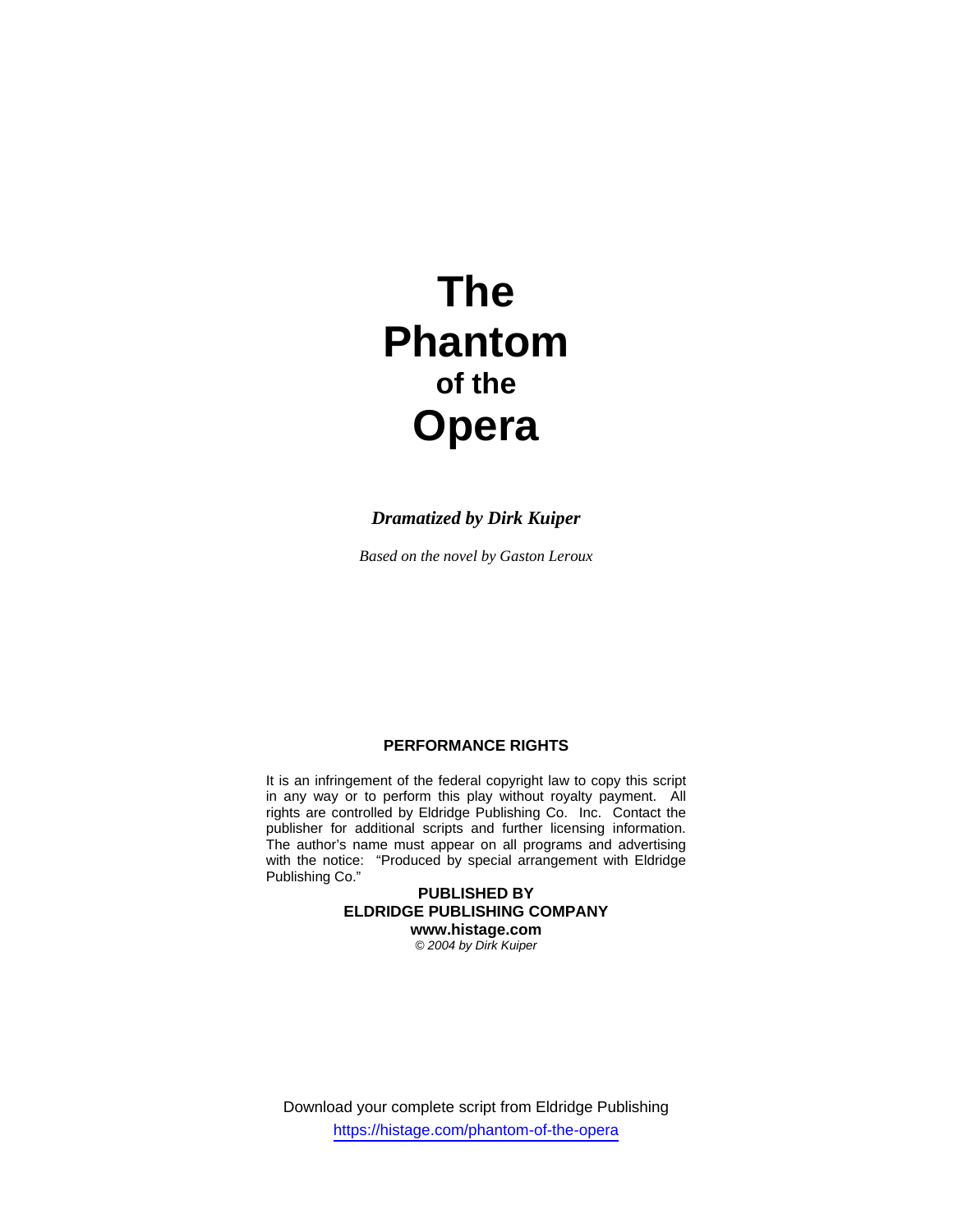## **DEDICATION**

*For Ken, Tim and Erin, who first read it; for Ang, who built it and kept it running; for the cast and crew of the original production, who made it sing; and for my Angel of Music, Jenn.* 

## **STORY OF PLAY**

This version of the story, while based on the novel, focuses more on the character of Christine Daae, the young opera singer. As the play opens, she has just filled in for La Carlotta, the reigning prima donna, to a stupendous ovation. The owners of the opera are thrilled and congratulate her backstage, just as the ballet dancers flee from the "Opera Ghost." The owners, of course, do not believe in it. They inform Christine that the Vicomte de Chagny wishes to see her. Raoul, the Vicomte, comes to her dressing room, and it becomes apparent that they knew each other when they were young. Raoul apparently left her for reasons of loyalty to his family.

 Christine's voice instructor, whom she thinks of as the "Angel of Music" her father once told her of, speaks to her. She convinces him to show himself, and he does. Now, however, she wants to see the hidden world he lives in, for she realizes he is the person people call the "Opera Ghost," though he tells her his real name is Erik.

 Reluctantly, he takes her beneath the Opera to his lair, and she sees the wonder of a world that totally revolves around music. Curious about the mask he wears, she pulls it off his face when he is playing the organ, and sees the hideous visage beneath it. He is devastated, but she, after her initial shock, gives him the mask back and promises to continue her lessons.

 Eventually, Erik is convinced Christine intends to leave the Opera. La Carlotta returns and is put in the leading role, defying the Opera Ghost's directive. Erik causes the chandelier over the stage to fall, though Carlotta escapes.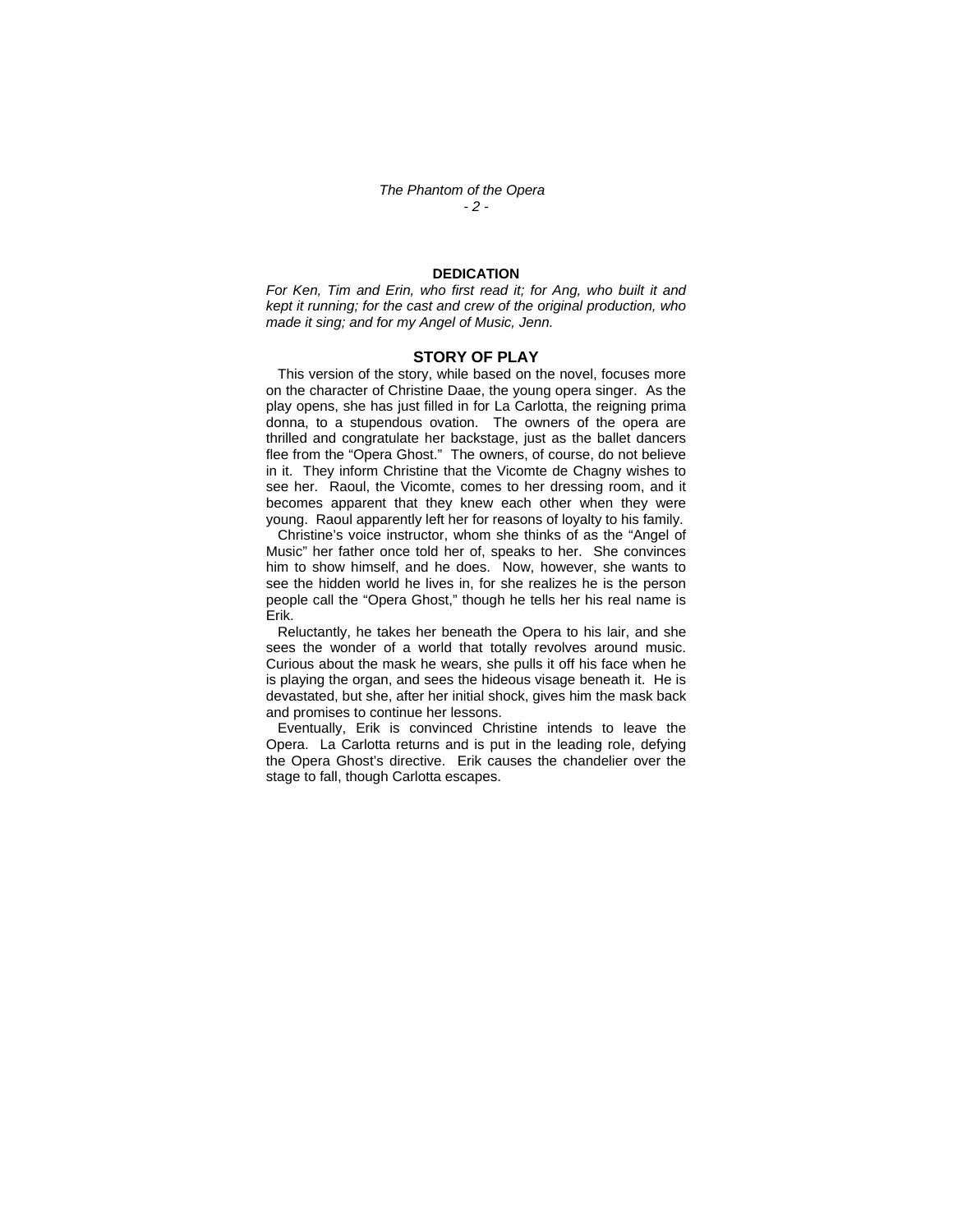*The Phantom of the Opera - 3 -* 

 **In Act II,** a masked ball is held. Erik, in a new costume, appears, and reminds Christine that she belongs to him. Raoul is defiant. He asks Joseph, who works backstage, for information about the Opera Ghost. Joseph goes below in search of the Ghost, but he is captured. During a performance by Christine, the lights go out, and when they return, the body of Joseph is there. His girlfriend, Meg, now bent on revenge, joins Raoul as they journey into the cellars. Erik captures both. Christine agrees to marry him if he will set them free. He does, but Meg produces a knife and tries to kill him. Christine stops her, but Raoul also has moved to attack him. Christine takes Meg's knife and threatens to kill herself if all violence doesn't stop. Christine tells Raoul and Meg that she will remain with Erik, by choice and not by force. Erik stops them, and tells Christine to accompany them. Now that he knows she really loves him, he must pay for the crimes he has committed. They sing a last song together, and then she leaves with the others. Erik goes to the river and throws himself in.

**TIME**: 1881.

**PLACE**: The Paris Opera and the graveyard at Perros.

#### **ORIGINAL PERFORMANCE**

*"The Phantom of the Opera" was first presented on October 27, 1995, Spruce Creek High School Drama Club, Port Orange, Florida. It was directed and designed by the playwright. It was stage managed by Angela Hinton with the following cast:* 

*Christine Daae: Gretchen Ludwig Erik, the "Opera Ghost": Damon Keith Raoul, Vicomte deChagny: Jeff Cheezum Meg Giry: Michele Dillon Joseph Buquet: Zia Khan Carlotta Salvador: Erin Fisher Armand Moncharmin: John Longino Firmin Richard: Kevin Snipes Madame Giry: Kylie Koscoe Ratcatcher/Dancer: Albert Chan Messenger/Dancer: Keith Marks Corps de Ballet: Megan Barnes, Naomi Beth Canup, Melissa Lilavois, Courtney Miller, Betsy Powers*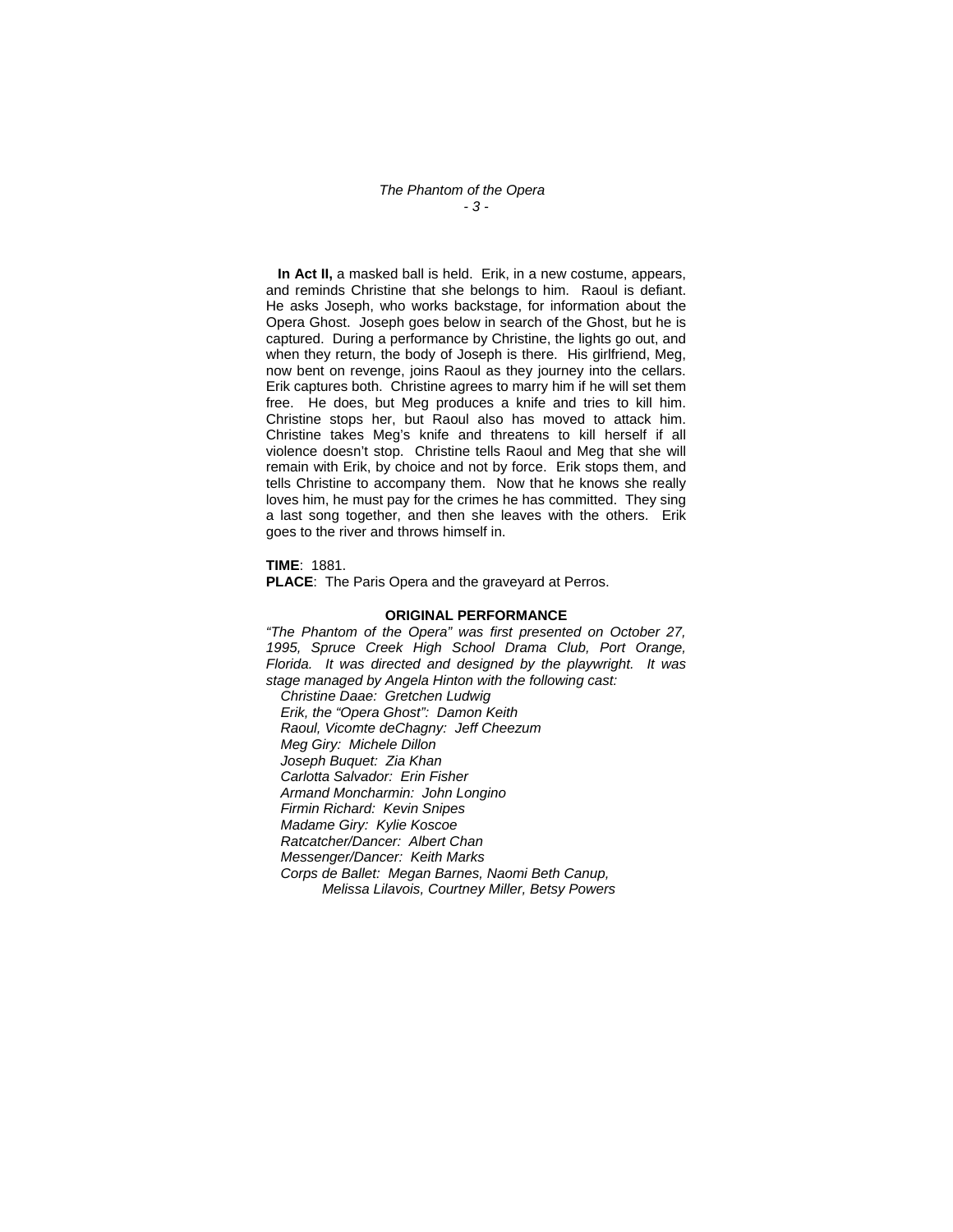## **CAST OF CHARACTERS**

*(4 M, 4 W, 3 flexible, numerous extras)* 

CHRISTINE DAAE: A young opera singer.

ERIK, THE "OPERA GHOST": A mysterious musician.

RAOUL, VICOMTE deCHAGNY: Childhood friend and love of Christine.

MEG GIRY: A ballet dancer and Christine's confidante. JOSEPH BUQUET: A backstage crew member, in love with Meg.

CARLOTTA SALVADOR: The Opera's Spanish diva.

ARMAND MONCHARMIN: Business manager of the Opera. FIRMIN RICHARD: Artistic manager of the Opera. (May be played

by a female, Claudette Richard.)

MADAME GIRY: Head of the box office and Meg's mother.

MESSENGER: (May be played by male or female.) RATCATCHER: (May be played by male or female.)

CORPS DE BALLET

MEMBERS OF PARISIAN SOCIETY

## **SYNOPSIS OF SCENES**

**Act I** 

Scene 1: The stage and backstage area of the Paris Opera.

Scene 2: Christine's dressing room.

Scene 3: The cellars and an underground lake.

Scene 4: The Phantom's lair.

Scene 5: The stage, days later.

Scene 6: The Phantom's lair, later.

Scene 7: The office of the managers, the next afternoon.

Scene 8: The graveyard at Perros, that evening.

Scene 9: The stage and backstage area, the next evening.

Scene 10: The roof.

Scene 11: Christine's dressing room.

Scene 12: The stage and backstage area.

**Act II** 

Scene 1: The Grand Staircase, two weeks later.

Scene 2: The cellars.

Scene 3: The stage.

Scene 4: The cellars.

Scene 5: The Phantom's lair.

Scene 6: An underground lake.

Scene 7: The Phantom's lair.

*\*\*\*See additional PRODUCTION NOTES at end of script.*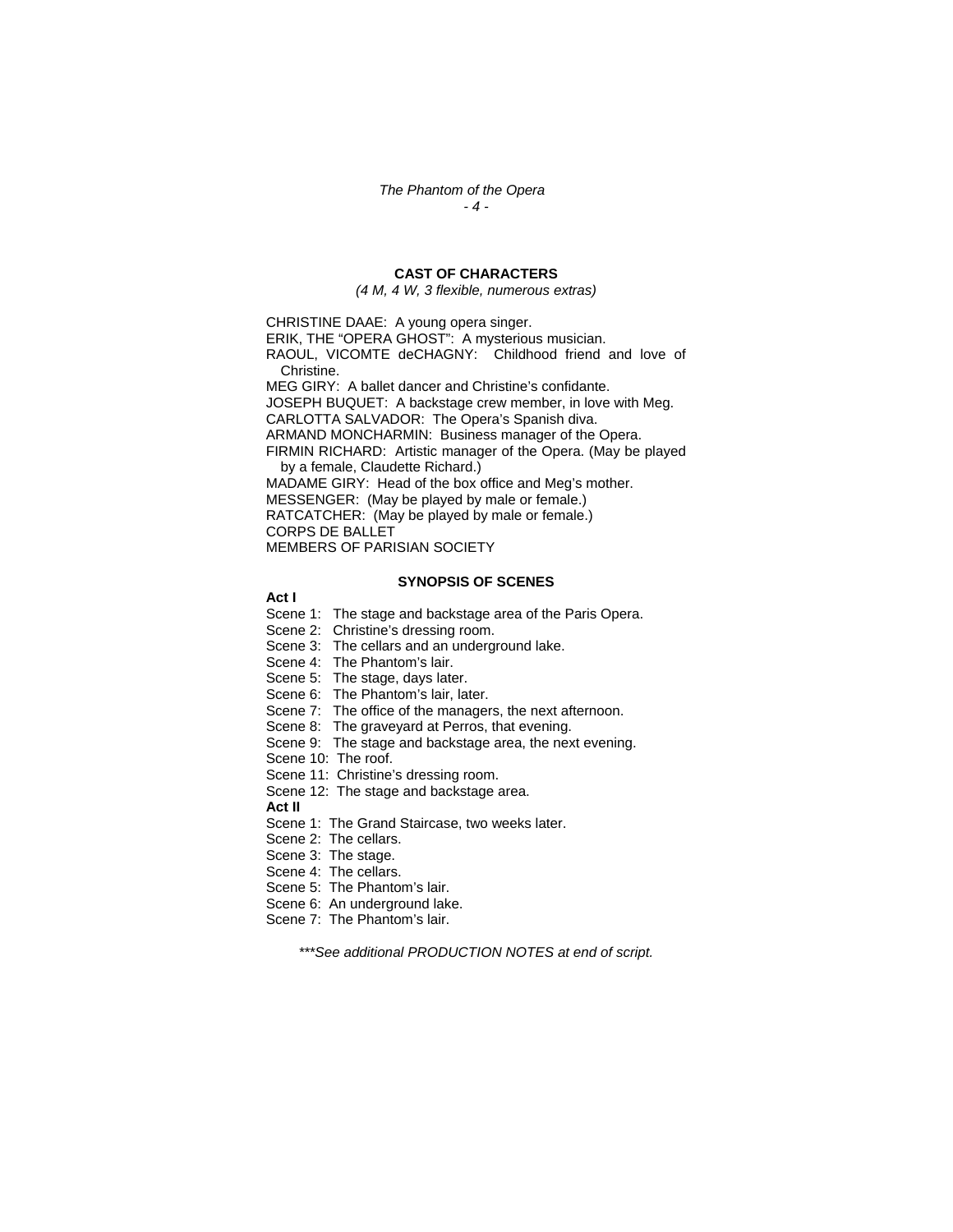## **ACT I Scene 1**

*(AT RISE: The LIGHTS come up on a SINGLE FIGURE onstage, her back to the audience. She is facing an audience we do not see beyond the footlights at her feet. Standing at the edges of the stage, we now see MEG GIRY and the other BALLET DANCERS, as well as JOSEPH BUQUET, all entranced by the performance. The figure concludes her song to a massive ovation; the back curtain, representing the stage's grand drape, closes, and the figure turns as she EXITS the stage. We now see it is CHRISTINE DAAE, flushed from the triumph of her performance. Meg and the ballet dancers crowd around her.)* 

MEG: Oh, Christine, you were wonderful! That was the most beautiful thing I have ever heard!

BALLET DANCERS: *(Ad lib.)* Yes! Did you hear the crowd? So wonderful! *(Etc.)* 

CHRISTINE: Oh, thank you so much! I was so nervous!

MEG: You should not have been. It is Senora Carlotta who should be nervous! And it serves her right for not showing up tonight!

CHRISTINE: Oh, now you are exaggerating.

MEG: Mark my words. The new managers will not forget that an understudy performed brilliantly in their first production. See, here they come even now! No doubt to congratulate you. I will see you later, Christine!

BALLET DANCERS: *(Ad lib.)* Congratulations again! *(Etc.)*

*(MEG and the other GIRLS leave the stage as ARMAND MONCHARMIN and FIRMIN RICHARD, accompanied by a MESSENGER, enter from the wings looking about. Upon seeing CHRISTINE, they hasten to her.)* 

ARMAND: Though I have no ear, my dear, I must say I was most moved! There was something so unique about your performance.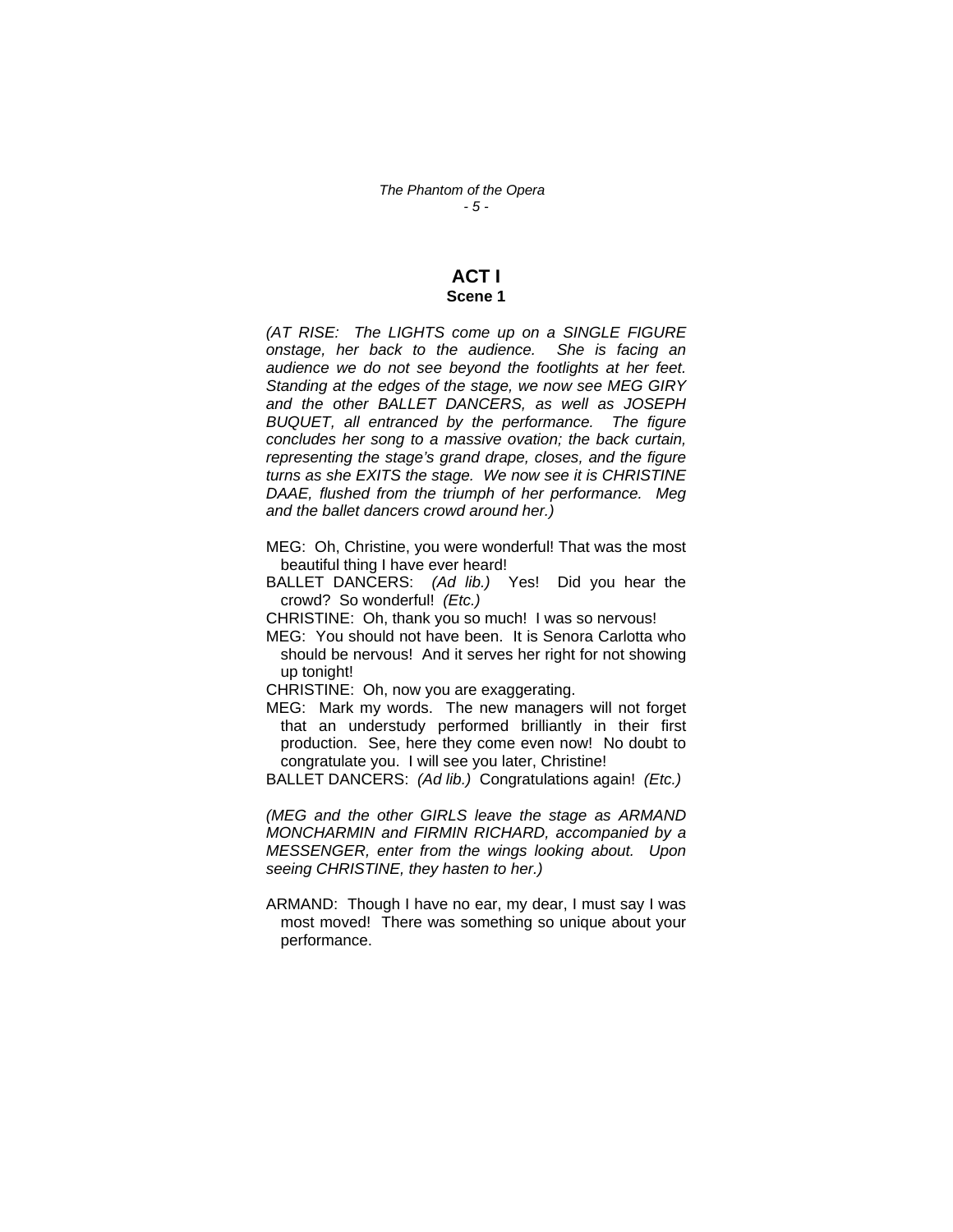FIRMIN: Well, I do have an ear, my young woman, and I am stunned. To hear something so stupendous on our first night…it is more than we could have wished for. CHRISTINE: Thank you, monsieurs, I --

*(Suddenly, there are SCREAMS from offstage, and MEG and the DANCERS return, racing to hide by the various people on the stage.)* 

MEG: It's him! It's the Opera Ghost!

- ARMAND: What's this? What are you talking about?
- MEG: The Opera Ghost! He came out of the shadows as we left the stage!
- BALLET DANCERS: *(Ad lib.)* Yes, it was dreadful! Did you see his eyes? *(Etc.)*
- FIRMIN: Nonsense! The only ghost around here is the one you have scared out of me! Your eyes are playing tricks on you young ladies.

BALLET DANCERS: *(Ad lib.)* No! He was there! *(Etc.)*

- ARMAND: No, Monsieur Richard is quite right. Calm yourselves and go about your business.
- MEG: You don't understand, monsieurs … but you will. You will.

*(MEG and the other GIRLS drift over to JOSEPH. Meg brightens, and all the girls gather around him as he begins to whisper stories to them. They giggle to themselves; this occurs under the following action.)* 

ARMAND: Miss Daae, the Vicomte deChagny has asked to be admitted backstage, and while it is not unusual for such an attractive young lady --

FIRMIN: Armand!

- ARMAND: Pardon me. Well, in any case, we wished to make certain it would be acceptable for him to speak to you.
- CHRISTINE: It would be an honor, sir. I will be in my dressing room.

ARMAND: Very good. Then until later.